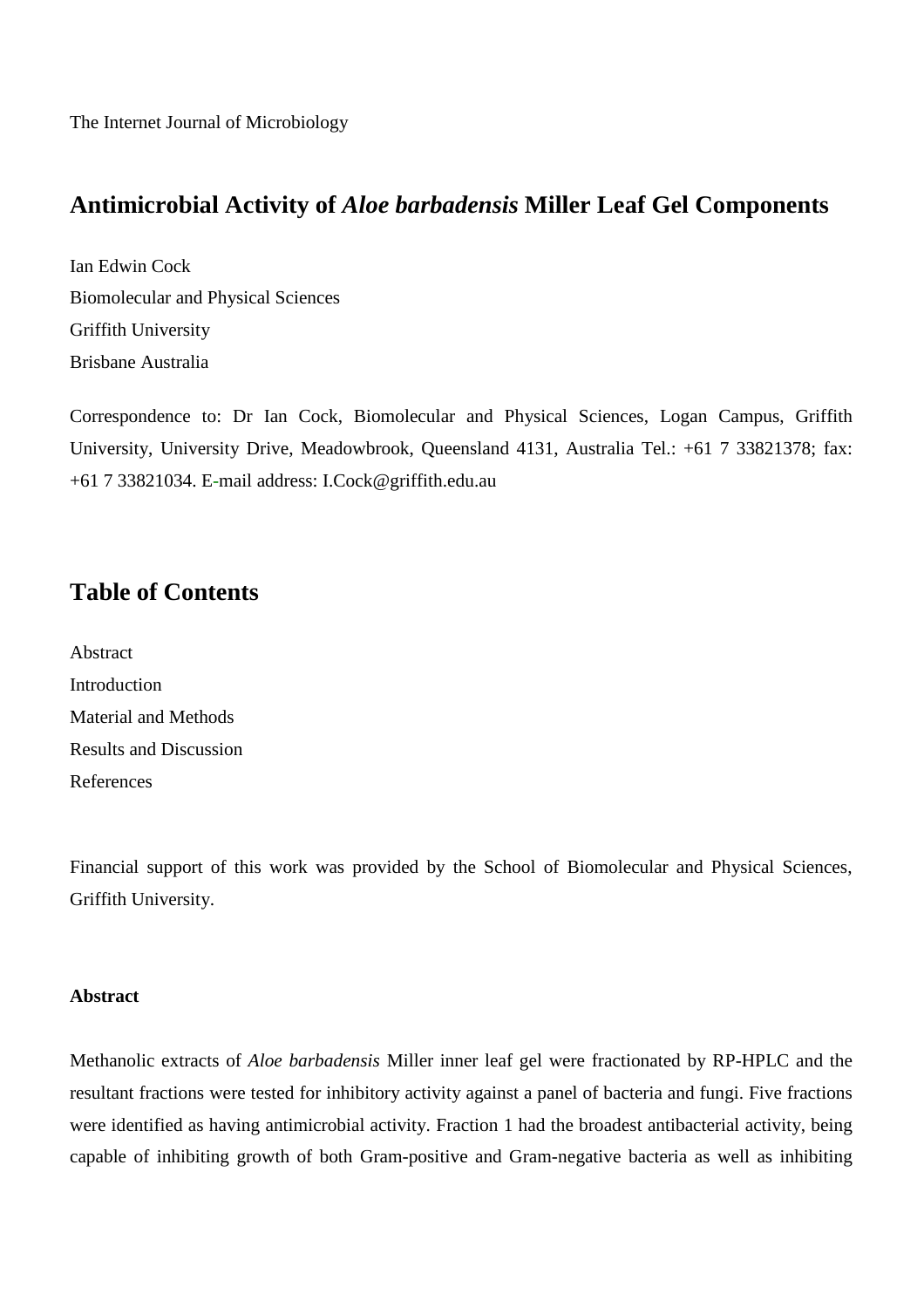growth of a nystatin resistant strain of the fungus *Aspergillus niger*. Fraction 1 had similar UV spectral properties as aloe emodin and was chromatographically identical to the pure compound. The other fractions tested were much more selective in their antimicrobial activities, being only capable of inhibiting the growth of specific Gram-negative rod bacteria. Two of these antimicrobial fractions were identified by ESI mass spectroscopy as being isomers of 8-C-β-D-[2-0-(E)-coumaroyl] glucopyranosyl - 2-[2-hydroxy]-propyl-7-methoxy-5-methylchromone.

**Key words:** *Aloe barbadensis* Miller, Aloe vera, antibacterial, antifungal*,* aloe emodin, anthraquinone

# **Introduction**

Bacterial resistance to antibiotics is increasingly becoming a concern to public health. Currently used antibiotic agents are failing to bring an end to many bacterial infections due to super resistant strains. For this reason the search is ongoing for new antimicrobial agents, either by the design and synthesis of new agents or through the search of natural sources for as yet undiscovered antimicrobial agents. Herbal medications in particular have seen a revival of interest due to a perception that there is a lower incidence of adverse reactions to plant preparations compared to synthetic pharmaceuticals. Coupled with the reduced costs of plant preparations, this makes the search for natural therapeutics an attractive option.

*Aloe barbadensis* Miller (Aloe vera) has a long history of use as a therapeutic agent with many reported medicinal properties. Amongst its therapeutic properties, it has been shown to have anti-inflammatory activity (Azfal et al., 1991; Malterud et al., 1993) immunostimulatory activity (Ramamoorthy and Tizard, 1998), and cell growth stimulatory activity (Tizard et al., 1994; Rodriguez-Bigas, 1988). Furthermore, activity against a variety of infectious agents has been attributed to Aloe vera; for instance, antibacterial (Ferro et al., 2003), antiviral (Kahlon et al., 1991) and anti fungal (Kawai et al., 1998).

Despite the therapeutic possibilities of this plant, there have been limited reports on the antimicrobial effects of isolated Aloe vera components. Ferro et al. (2003) have shown that Aloe vera leaf gel can inhibit the growth of the two Gram-positive bacteria *Shigella flexneri* and *Streptococcus progenes*. Specific plant compounds such as anthraquinones (Garcia-Sosa et al., 2006; Dabai et al., 2007) and dihhydroxyanthraquinones (Wu et al., 2006), as well as saponins (Reynolds and Dweck, 1999), have been proposed to have direct antimicrobial activity. Acemannan, a polysaccharide component from whole plant material, has been proposed to have indirect antimicrobial activity through its ability to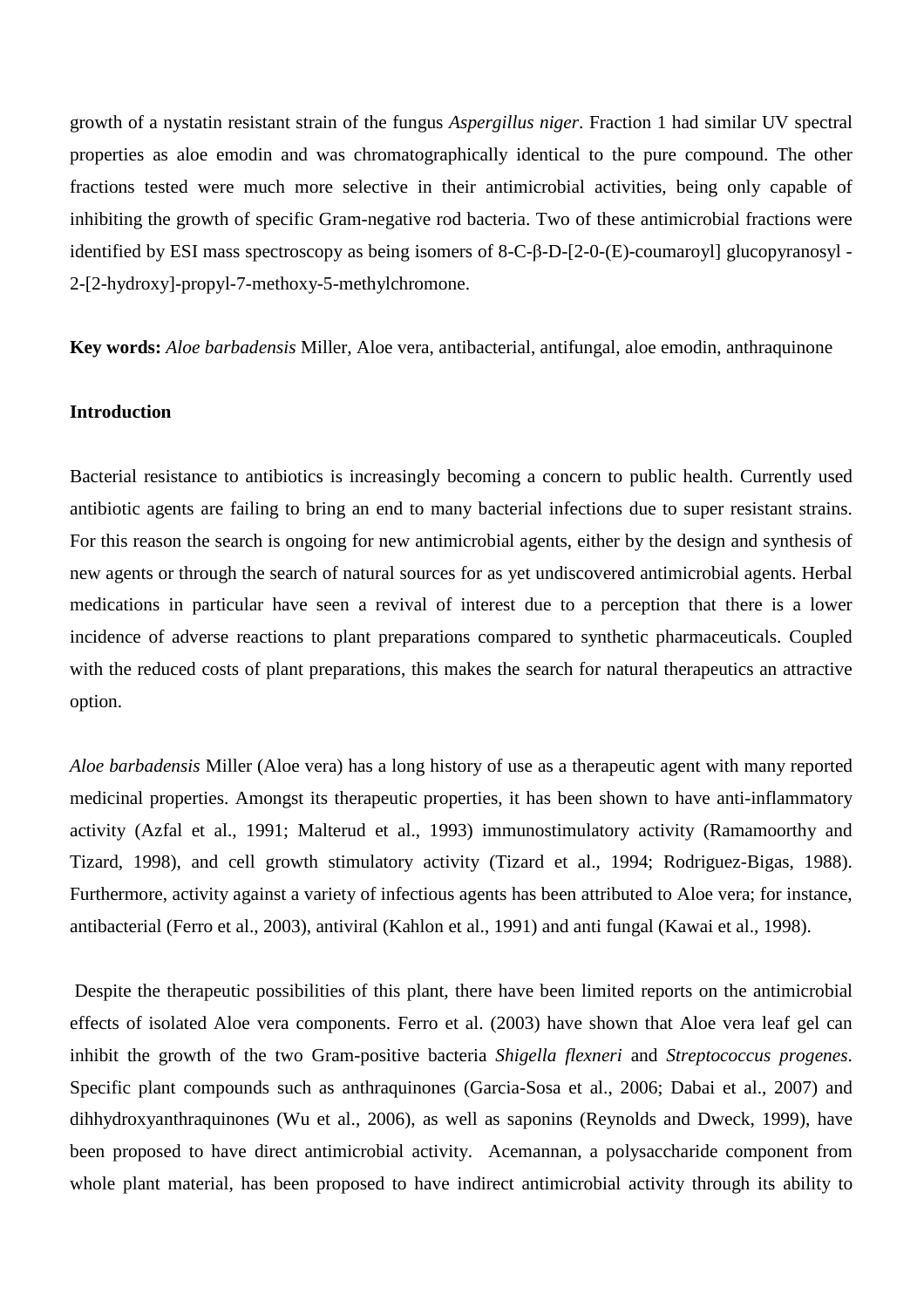stimulate phagocytic leukocytes (Pugh et al., 2001). Wang et al. (1998) have reported on the effect of the anthraquinone aloe emodin on arylamine N-acetyl transferase activity in *Heliobacter pylori*, and hence its antimicrobial activity. The purpose of this study is to test HPLC separated Aloe vera gel components against a comprehensive panel of microbes to characterise their antimicrobial activities. Furthermore, this report details the extraction, fractionation and partial identification of the antimicrobial leaf gel fractions.

## **Materials and Methods**

## **Chemical Reagents**

Aloe emodin (Sigma, purity >95%) was prepared freshly before use by dissolving in distilled water to give a concentration of 500  $\mu$ g ml<sup>-1</sup>. Aloe vera juice was obtained from Aloe Wellness Pty Ltd, Australia and was stored at  $4^{\circ}$ C until use. Aloe vera juice was used undiluted in the antimicrobial assay.

# **Plant Material**

Fresh clean whole *A*. *barbadensis* leaves were supplied by Aloe Wellness Pty Ltd, Australia. The leaves were cut and the outer green rind was discarded. The mucilaginous inner pulp was minced and thoroughly homogenised with a hand held blender. Each leaf produced approximately 120 ml of gel. The homogenised gel was lyophilised in vacuo at  $22^{\circ}$ C and the resultant lyophilised material was stored frozen until further extraction.

## **Preparation of Crude Extracts**

1 g of lyophilised *A*. *barbadensis* gel was extracted extensively in 50 ml methanol (Ajax, AR grade) for 2 hours at 22  $^{\circ}$ C. The extract was filtered through filter paper (Whatman No. 54) under vacuum followed by drying by rotary evaporation in an Eppendorf concentrator 5301. The resultant waxy red pellet was dissolved in 1 ml 20 % methanol giving a dark red extract. The extract was passed through 0.22  $\mu$ m filter (Sarstedt) and stored at  $4^{\circ}$ C.

#### **HPLC Separation of Extract Components**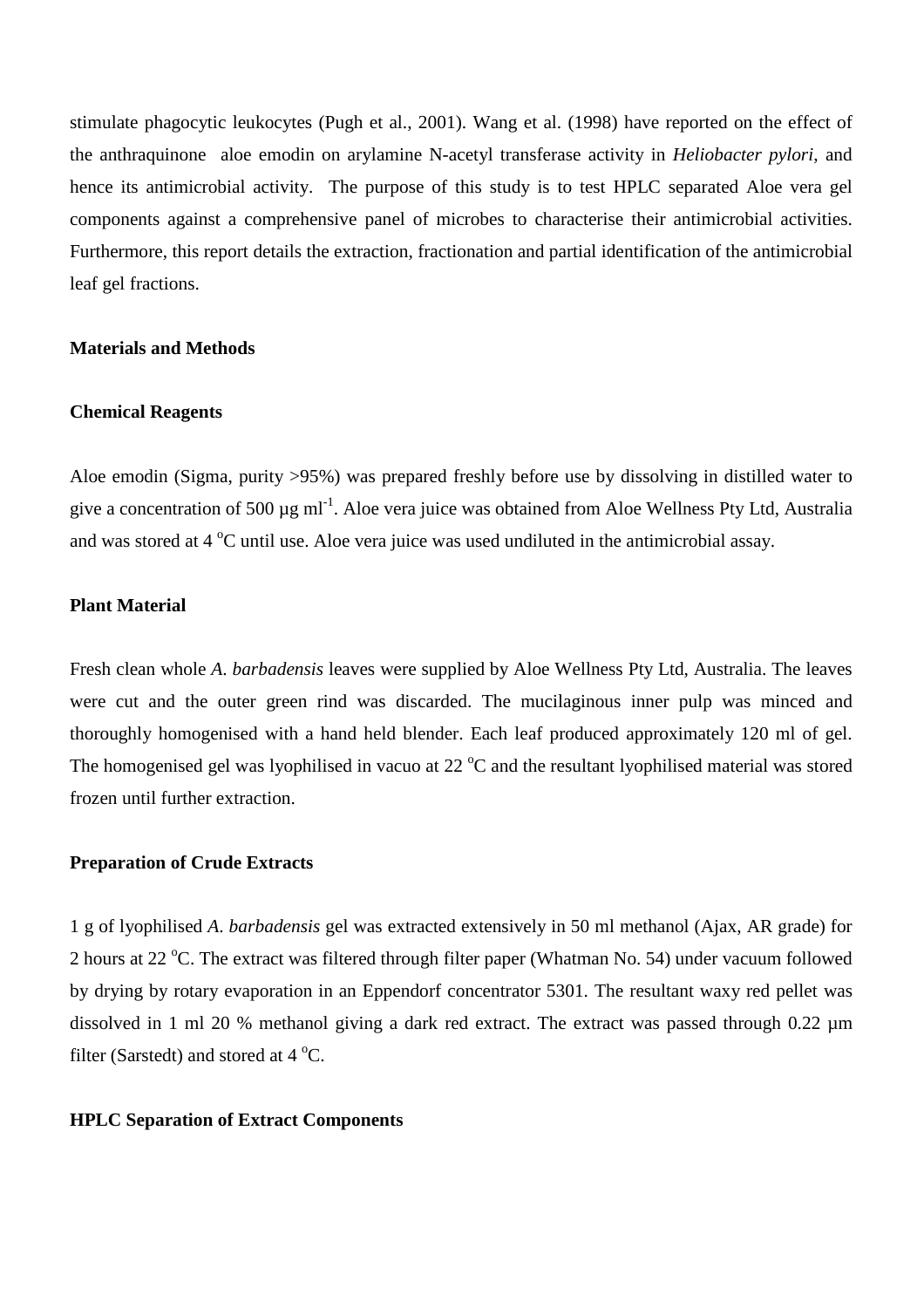The extract was analysed and further fractionated by RP-HPLC using a Shimadzu HPLC system. The system consisted of twin LC-10AT pumps, a DGU-12A degasser, a SIL-10AD automatic injector using a 20 µl injector loop and a SPD-M10A diode array detector, all under the control of a SCL-10A system controller. All solvents were of HPLC grade and were obtained from Lab-Scan.

HPLC separations were performed using a Waters Spherisorb® C<sub>18</sub> column (5 cm  $\times$  4.6 mm). 20 µl samples of Aloe gel extract were injected and chromatographed using a gradient from 20 % methanol to 60 % methanol as follows: 2 minutes isocratically at 20 % methanol followed by an 8 minute gradient to 40 % methanol. This was followed by isocratic elution at 40 % methanol for a further 5 minutes. The methanol was increased to 60 % over a further 10 minutes. The column was washed with 100 % methanol before reequilibrating to 20 % methanol for further chromatograms. Samples from multiple chromatograms (30 repeats) were collected and pooled. These samples were dried by rotary evaporation in an Eppendorf concentrator 5301 and were resuspended in 1 ml distilled water and stored at 4  $^{\circ}$ C for further analysis. For comparison, 20  $\mu$ l of aloe emodin (500  $\mu$ g ml<sup>-1</sup>) was chromatographed using the same HPLC gradient.

# **Electrospray Ionisation (ESI) Mass Spectroscopy**

Electrospray ionisation (ESI) mass spectroscopy was performed using a single quadrupole VG platform 2 mass spectrometer equipped with an electrospray (ES) ionisation source at an electrospray energy of 3.5 kV. Mass spectra were recorded in both the positive mode (cone voltage  $=$  30 V) and negative mode (cone voltage = 50 V). Samples (100  $\mu$ g ml<sup>-1</sup>) were introduced into the spectrometer at a flow rate of 1  $\mu$ l min<sup>-1</sup> in 80 % acetonitrile.

#### **Test Microorganisms**

All microbial strains were obtained from Tarita Morais, Griffith University. Stock cultures of *Aeromonas hydrophilia*, *Alcaligenes feacalis*, *Bacillus cereus*, *Bacillus subtilis*, *Citrobacter freundii*, *Enterobacter aerogenes*, *Escherichia coli*, *Klebsiella pneumoniae*, *Pseudomonas aeuroginosa*, *Pseudomonas fluorescens*, *Salmonella salford*, *Serratia marcescens*, *Staphylococcus aureus* and *Yersinia enterocolitia* were subcultured and maintained in nutrient broth at 4 °C. Aspergillus niger, *Candida albicans*, and *Saccharomyces cerevisiae* were maintained in Sabouraud media at 4 °C.

## **Evaluation of Antimicrobial Activity**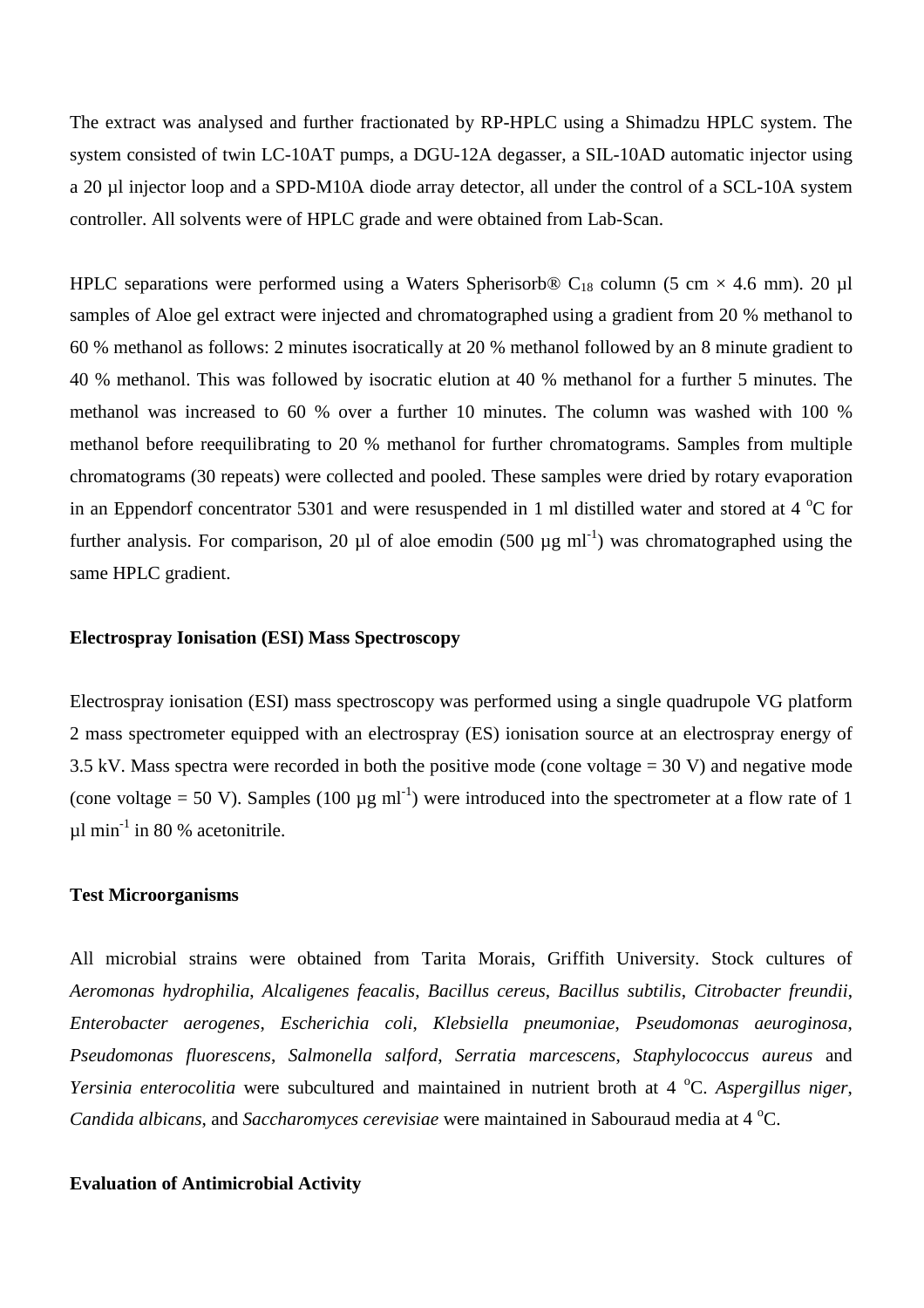Antimicrobial activity of Aloe vera juice, extract and of the HPLC purified compounds was determined using a modified Kirby-Bauer (Bauer et al. 1966) disc diffusion method. Briefly, 100 µl of the test bacteria/fungi were grown in 10 ml of fresh media until they reached a count of approximately  $10^8$  cells ml<sup>-1</sup> for bacteria, or 10<sup>5</sup> cells ml<sup>-1</sup> for fungi. 100 µl of microbial suspension was spread onto agar plates corresponding to the broth in which they were maintained.

The extract and fractionated components were tested using 6 mm sterilised filter paper discs. Discs were impregnated with 10 µl of the test sample, allowed to dry and placed onto inoculated plates. The plates were allowed to stand at 4  $^{\circ}$ C for 2 hours before incubation with the test microbial agents. Plates inoculated with *Alcaligenes feacalis*, *Aeromonas hydrophilia*, *Bacillus cereus*, *Bacillus subtilis*, *Citrobacter freundii*, *Klebsiella pneumoniae*, *Pseudomonas aeuroginosa, Pseudomonas fluorescens*, *Serratia marcescens*, *Yersinia enterocolitia*, *Candida albicans* and *Saccharomyces cerevisiae* were incubated at 30  $\degree$ C for 24 hours, then the diameters of the inhibition zones were measured in millimetres. Plates inoculated with *Enterobacter aerogenes*, *Escherichia coli*, *Salmonella Salford and Staphylococcus aureus* were incubated at 37 °C for 24 hours, then the diameters of the inhibition zones were measured. *Aspergillus niger* inoculated plates were incubated at 25 °C for 48 hours then the zones of inhibition were measured. All measurements were to the closest whole millimetre. Each antimicrobial assay was performed in at least triplicate. Mean values are reported in this report. Standard discs of ampicillin (2  $\mu$ g), penicillin (2 units), chloramphenicol (10  $\mu$ g) or ciprafloxicin (2.5  $\mu$ g) were obtained from Oxoid Ltd. and served as positive controls for antimicrobial activity. For fungi, nystatin discs (100 µg, Oxoid Ltd.) were also used as a positive control. Filter discs impregnated with 10 µl of distilled water were used as a negative control.

# **Results and Discussion**

The antimicrobial activity of Aloe vera juice was investigated by agar disc diffusion against a panel of bacteria, fungi and yeast (Table 1). Aloe vera juice showed antibacterial activity against only the Gramnegative bacteria *A*. *hydrophilia* and *E*. *coli*. It did not show any inhibitory activity against any of the fungi or yeast tested.

**Table 1:** Zones of microbial growth inhibition of crude Aloe vera juice, gel extract and RP-HPLC separated fractions against a panel of microbial agents. Inhibition of growth was determined by the agar disc diffusion method. Antimicrobial discs used as positive controls were Amp (ampicillin, 2µg), Chl (chloramphenicol, 10µg), Nys (nystatin, 100µg) and Cip (ciprofloxacin, 2.5µg).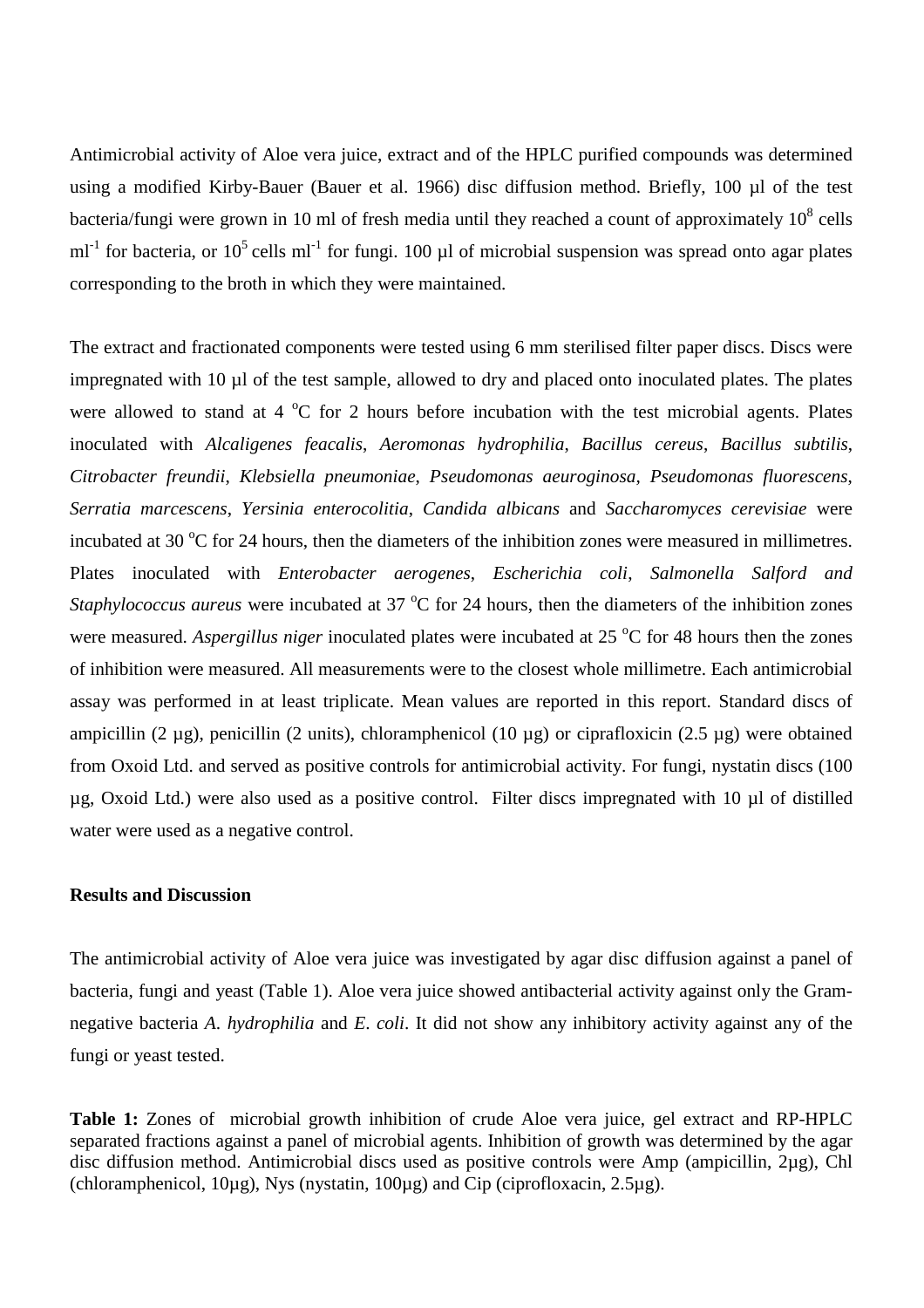| <b>Microbial</b>     |                                       |                          |                |                          |                 |                  |                          |                 |                 |
|----------------------|---------------------------------------|--------------------------|----------------|--------------------------|-----------------|------------------|--------------------------|-----------------|-----------------|
| <b>Species</b>       | Mean Zone of Inhibition $\pm SD$ (mm) |                          |                |                          |                 |                  |                          |                 |                 |
|                      | <b>Antibiotic</b>                     | Juice                    | Gel            | Aloe                     | <b>Fraction</b> | Fraction         | <b>Fraction</b>          | <b>Fraction</b> | <b>Fraction</b> |
|                      |                                       |                          |                | emodin                   | $\mathbf{1}$    | $\boldsymbol{2}$ | 5                        | 8               | 9               |
| Gram                 |                                       |                          | extract        |                          |                 |                  |                          |                 |                 |
| negative rods        |                                       |                          |                |                          |                 |                  |                          |                 |                 |
| Aeromonas            | $18.0 \pm 0.8$                        |                          | $10.8 \pm$     |                          |                 |                  |                          |                 |                 |
| hydrophilia          | (Chl)                                 | $10 \pm 0$               | 0.5            | $11 \pm 0.8$             | $9 \pm 0$       |                  | ÷,                       | $10.3 \pm 0.5$  |                 |
| Alcaligenes          | $13.3 \pm 0.5$                        |                          | $15.8 \pm$     |                          |                 |                  |                          |                 |                 |
| faecalis             | (Amp)                                 | $\overline{\phantom{a}}$ | 1.0            |                          |                 |                  | $\overline{\phantom{a}}$ | $12.8 \pm 0.5$  |                 |
| Citrobacter          | $25.3 \pm 1.5$                        |                          |                |                          |                 |                  |                          |                 |                 |
|                      |                                       |                          |                |                          | $8.8 \pm 0.5$   | $8.3 \pm 0.5$    | $8.3 \pm 0.5$            |                 |                 |
| fruendii             | (Chl)<br>$17.5 \pm 0.6$               | $\blacksquare$           |                | $\blacksquare$           |                 |                  |                          |                 |                 |
| Enterobacter         |                                       |                          |                |                          |                 |                  |                          |                 |                 |
| aerogenes            | (Chl)                                 |                          | $\blacksquare$ | $\overline{\phantom{a}}$ | $7.3 \pm 0.5$   |                  |                          |                 |                 |
| Escherichia          | $16.8 \pm 0.5$                        |                          |                | $10.3 \pm$               |                 |                  |                          |                 |                 |
| coli                 | (Amp)                                 | $8.8\pm0.5$              | $\blacksquare$ | 1.0                      |                 |                  | $\overline{\phantom{a}}$ | $8.3 \pm 0.5$   | $10 \pm 1.4$    |
| Klebsiella           | $18.3 \pm 1.0$                        |                          | $6.8 \pm$      |                          |                 |                  |                          |                 |                 |
| pneumoniae           | (Amp)                                 | $\blacksquare$           | 0.3            | $\blacksquare$           | $7.3 \pm 0.5$   | $10.5 \pm 0.6$   |                          |                 |                 |
| Pseudomonas          | $32.5 \pm 0.6$                        |                          |                |                          |                 |                  |                          |                 |                 |
| aeuroginosa          | (Cip)                                 | ÷,                       |                |                          |                 |                  |                          |                 |                 |
| Pseudomonas          | $21.0 \pm 0.8$                        |                          |                |                          |                 |                  |                          |                 |                 |
| fluorescens          | (Chl)                                 | $\overline{\phantom{a}}$ |                | $\overline{a}$           | $7.8 \pm 0.5$   |                  |                          |                 |                 |
| Salmonella           | $25.5 \pm 0.6$                        |                          |                |                          |                 |                  |                          |                 |                 |
| salford              | (Amp)                                 | $\overline{\phantom{a}}$ |                |                          |                 |                  |                          |                 |                 |
| Seratia              | $25.8 \pm 0.5$                        |                          |                |                          |                 |                  |                          |                 |                 |
| marescens            | (Chl)                                 |                          |                | $\overline{\phantom{a}}$ | $7.5 \pm 0.6$   | $6.8 \pm 0.3$    |                          |                 |                 |
| Yersinia             | $16.5 \pm 0.6$                        |                          |                |                          |                 |                  |                          |                 |                 |
| enterocolitia        | (Amp)                                 |                          |                |                          |                 |                  |                          |                 |                 |
| <b>Gram positive</b> |                                       |                          |                |                          |                 |                  |                          |                 |                 |
| rods                 |                                       |                          |                |                          |                 |                  |                          |                 |                 |
| <b>Bacillus</b>      | $25.8 \pm 1.3$                        |                          |                |                          |                 |                  |                          |                 |                 |
| cereus               | (Chl)                                 |                          |                |                          |                 |                  |                          |                 |                 |
| <b>Bacillus</b>      | $23.5 \pm 2.6$                        |                          |                |                          |                 |                  |                          |                 |                 |
| subtilis             | (Amp)                                 |                          |                | $9 \pm 0$                | $10 \pm 1.2$    |                  |                          |                 |                 |
| <b>Gram positive</b> |                                       |                          |                |                          |                 |                  |                          |                 |                 |
| cocci                |                                       |                          |                |                          |                 |                  |                          |                 |                 |
| Staphylococcu        | $16.3 \pm 0.5$                        |                          |                |                          |                 |                  |                          |                 |                 |
| s aureus             | (Amp)                                 |                          |                |                          |                 |                  |                          |                 |                 |
| Fungi                |                                       |                          |                |                          |                 |                  |                          |                 |                 |
| Aspergillus          | $18.3 \pm 0.5$                        |                          | $11.8\,\pm$    |                          |                 |                  |                          |                 |                 |
| niger                | (Cip)                                 |                          | 0.5            |                          | $8.3\pm0.5$     |                  |                          |                 |                 |
| Candida              | $26.0 \pm 0.8$                        |                          |                |                          |                 |                  |                          |                 |                 |
| albicans             | (Nys)                                 |                          |                |                          |                 |                  |                          |                 |                 |
| <b>Yeast</b>         |                                       |                          |                |                          |                 |                  |                          |                 |                 |
| Saccharomyce         | $21.5 \pm 0.6$                        |                          |                |                          |                 |                  |                          |                 |                 |
| s cerevisiae         | (Nys)                                 |                          |                |                          |                 |                  |                          |                 |                 |
|                      |                                       |                          |                |                          |                 |                  |                          |                 |                 |

The components of lyophilised *A*. *barbadensis* inner leaf gel were also screened for antimicrobial activity. 1 g of lyophilised Aloe vera gel was extracted extensively with methanol. The resultant extract was dried by rotary evaporation resulting in 426 mg of dried extract material. The dried extract was resuspended in 1 ml of distilled water resulting in approximately 1.2 ml of concentrated extract. The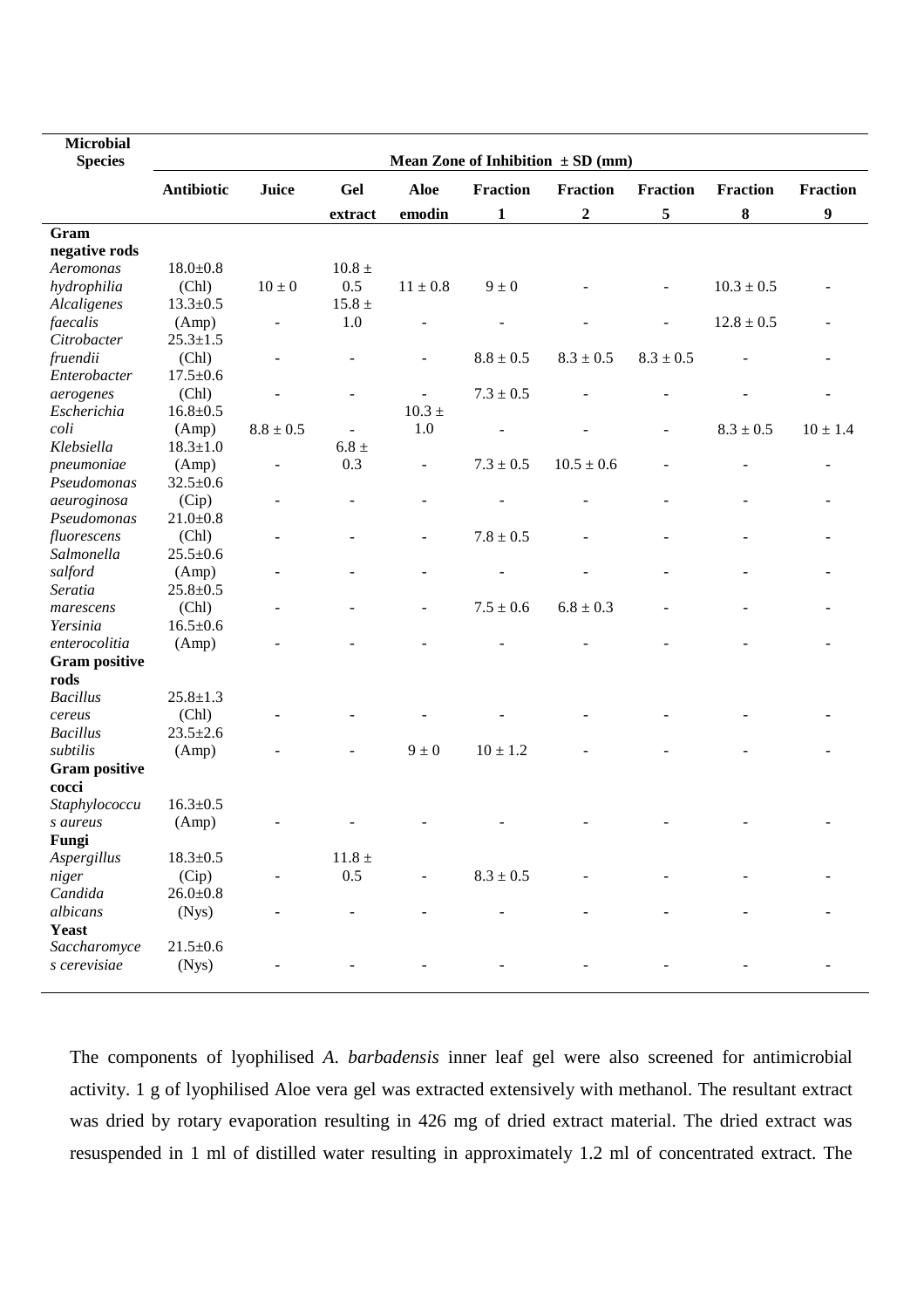extract was tested for its antimicrobial activity (Table 1). The antimicrobial profile of the gel extract differed from that of Aloe vera juice. Whilst both the juice and the gel extract had antibacterial activity against *A*. *hydrophilia*, only the juice was able to inhibit *E*. *coli* growth. It is possible that component(s) essential for *E*. *coli* antibacterial activity is/are lost in the methanol extraction procedure. Conversely, only the gel extract was able to inhibit *K*. *pneumoniae* and *A*. *faecalis*, possibly indicating that components blocking/counteracting the inhibitory activity against these bacteria are also lost through the methanol extraction procedure. The gel extract also showed antifungal activity against *A*. *niger* whilst no such antifungal activity was seen for the juice. This was of particular interest as the *A. niger* strain used was resistant to the majority of other antimicrobial agents tested (nystatin, ampicillin, penicillin and chloramphenicol). Of the antimicrobial agents tested, only ciprofloxacin and the Aloe vera gel extract fractions were capable of inhibiting the growth of the otherwise resistant strain of *A*. *niger*. The current studies, therefore, identify Aloe vera leaf gel extract as possible antifungal agent to combat otherwise resistant strains of *A*. *niger*.

Aloe vera juice and gel are known to contain the anthraquinone aloe emodin which has previously been shown to have antimicrobial activity (Wu et al., 2006). For this reason, the antimicrobial activity of pure aloe emodin was also examined in the current study. Pure aloe emodin possessed similar antimicrobial activities as the juice, being able to inhibit the growth of both *A*. *hydrophilia* and *E*. *coli* (Table 1)*.* However, pure aloe emodin also showed antibacterial activity towards the Gram-positive bacteria *B*. *subtilis*. It is possible that further components exist in Aloe vera juice and in the gel extract that can block/mask the antibacterial activity of aloe emodin towards *B*. *subtilis*.

To further study the antimicrobial growth inhibitory activity of the individual components of the Aloe vera leaf gel, the extract was further fractionated by reverse phase HPLC. 20 µl samples of the leaf gel extract were injected onto the column and fractions were collected and pooled. In total, 30 chromatograms were run and their fractions were pooled for further analysis. Figure 1(a) shows a typical HPLC profile. All 14 of the HPLC separated fractions were tested for antimicrobial activity. Only fractions 1, 2, 5, 8 and 9 showed any antimicrobial activity (Table 1).

**Figure 1:** (a) A typical RP-HPLC chromatogram of an Aloe vera gel extract fraction with detection at 210 nm. Chromatography conditions were as described in Materials and Methods. Fractions collected for further analysis are indicated with numbers on the chromatogram. (b) A typical chromatogram of pure aloe emodin. 20 µl of 0.5 mgml<sup>-1</sup> aloe emodin was dissolved in distilled water and injected onto the RP-HPLC column.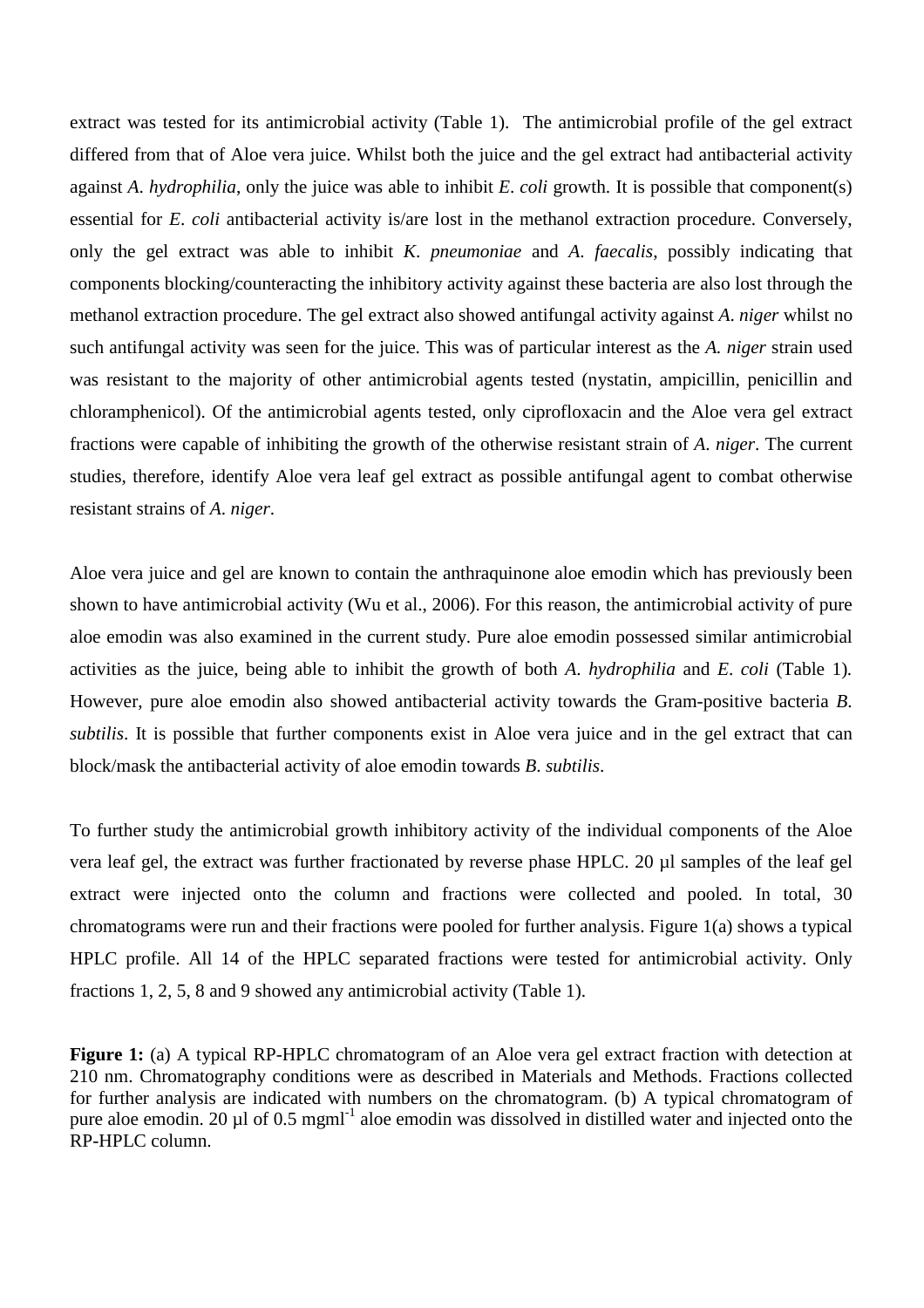

Fraction 1 had the broadest antibacterial activity of any of the fractions, inhibiting the growth of the majority of the Gram-negative rod bacteria tested (*C*. *fruendii*, *S*. *marescens*, *K*. *pneumoniae*, *A*. *hydrophilia*, *E. aerogenes* and *P*. *fluorescens*). Fraction 1 was also capable of inhibiting the growth of the Gram-positive rod bacteria *B*. *subtilis*. No activity was observed against the single species/strain (*S*. *aureus*) of gram positive cocci tested, however, further testing against this class of bacteria may reveal sensitivity in other species/strains. Fraction 1 also possessed antifungal activity, being capable of inhibiting the growth of a nystatin resistant strain of *A*. *niger*.

Electrospray ionisation (ESI) mass spectroscopy of fraction 1 showed complicated patterns that indicated the presence of multiple molecular species, thus a definitive structural characterisation was not possible. However, when dry, this fraction was a crystalline solid with an orange red colour and a slightly tacky consistency. A methanolic solution absorbed UV light between 250 and 290 nm with a maxima at 265 nm in the UV region. For comparison, anthraquinones are characterised by their orange red colour and their absorbances in the UVB range. Hirata and Suga (1977) have listed the UV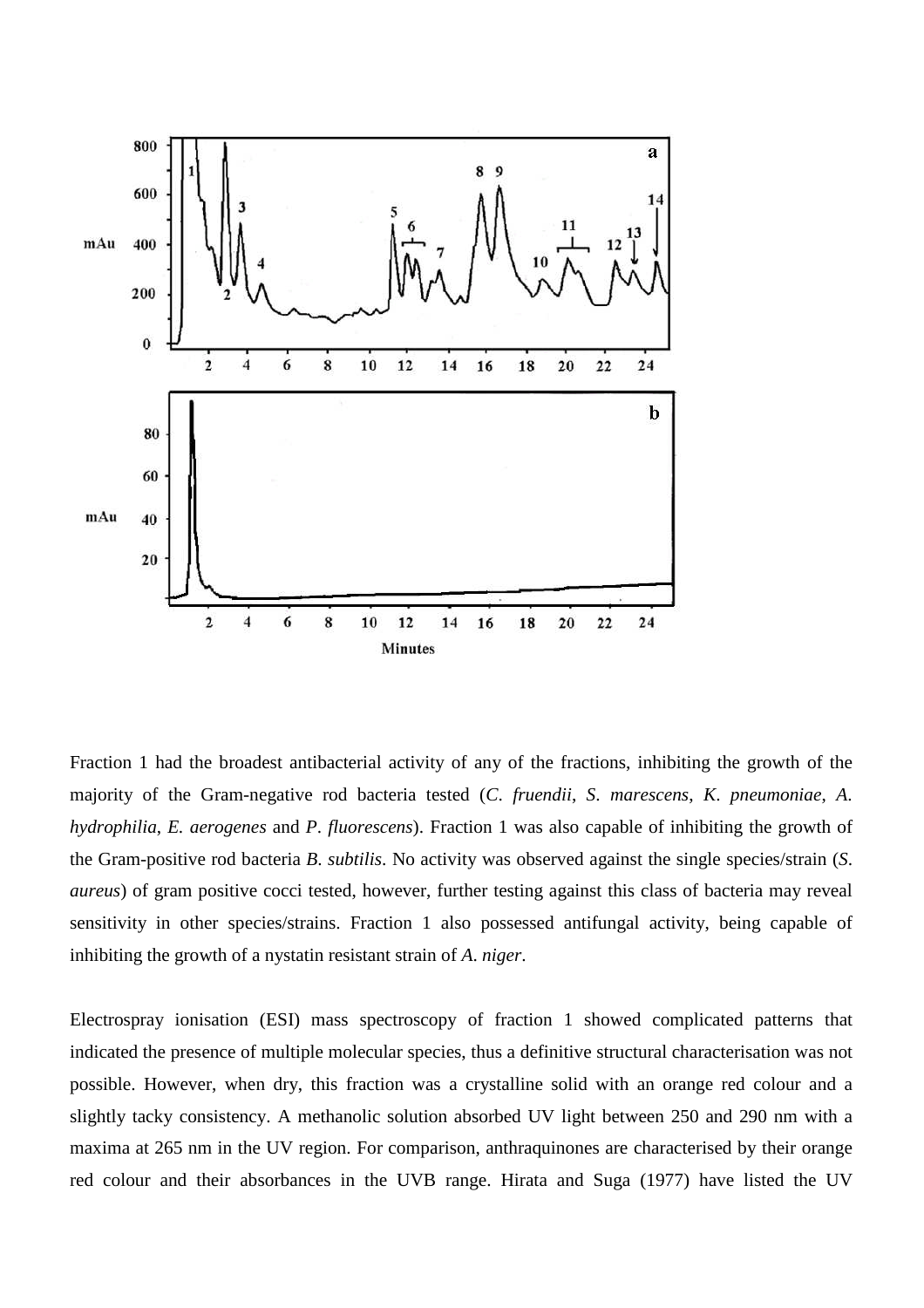absorbance peaks for aloe emodin as 221, 253, 266 and 289 nm. Furthermore, pure aloe emodin had a similar elution volume to fraction 1 when chromatographed under identical conditions (Figure 1b). Thus it is likely that whilst by no means pure, fraction 1 contains aloe emodin. This fraction has a broader antimicrobial specificity than pure aloe emodin, indicating other antimicrobial compounds may also be present in fraction 1. More work is necessary to fully characterise the molecular composition of this fraction.

The other fractions tested were much more selective in their antimicrobial activities, being capable of only inhibiting the growth of specific Gram-negative rod bacteria. Fraction 2 inhibited the growth of *C*. *fruendii*, *K*. *pneumoniae* and *S*. *marescens* Structural identification of this fraction was also not possible due to complicated mass spectra indicating the presence of multiple molecular species. However, due to the overlapping peaks between this fraction and fraction 1 (Figure 1(a)), it is likely that this fraction may also contain aloe emodin and that the antimicrobial activity of fraction 2 may also be due to this compound. It is likely that this fraction also contains aloin A. Previous studies in our laboratory (data not shown) have shown that pure aloin A elutes at the same elution volume as fraction 2 when chromatographed under identical conditions. Furthermore, a methanolic solution of fraction 2 gave a similar UV spectra to that of pure aloin A, absorbing UV light between 250-290 nm with a peak at 260 nm. However, the antimicrobial activity of this fraction can not be attributable to aloin A. Studies in our laboratory have found pure aloin A to be incapable of inhibiting the growth of any of the tested microbial agents (data not shown).

Fraction 5 only inhibited *C*. *fruendii*. Structural identification of this fraction was also not possible due to complicated ESI mass spectra patterns. This fraction was notable for its pink colour. A methanolic solution of this fraction absorbed UV light between 240 and 300 nm with maxima at 252 nm, 272 nm and 296 nm in the UV region. Whilst the UV spectra of this fraction suggests it may be an anthraquinone or an dihydroanthraquinone, its identity remains unknown. Further studies are needed to elucidate the structure of this fraction.

Fraction 8 had antibacterial activity against *A*. *faecalis*, *A*. *hydrophilia* and *E*. *coli.* Analysis by mass spectrometry revealed an intense  $[M+Na]^+$  peak at 579 nm, consistent with a molecular weight of 556 Da. ESI analysis revealed the following fragments at m/z 538  $[M-H_2O]^+$  ( $[M-18]^+$ ), m/z 512 [M- $CH_3CHOJ^+$  ([M-44]<sup>+</sup>), m/z 410 [M-coumaroyl]<sup>+</sup> ([M-146]<sup>+</sup>), m/z 392 [M-(146+18)]<sup>+</sup>, m/z 366 [M- $(146+44)$ <sup>+</sup>, m/z 259 [M-(133+146+18)]<sup>+</sup>, m/z 193 [M-(133+146+84)]<sup>+</sup>, m/z 147 [coumaroyl]<sup>+</sup> and m/z 119  $[HOC_6H_4CHCH]^+$ . This spectra is consistent with the spectra reported by Lee et al. (2000) for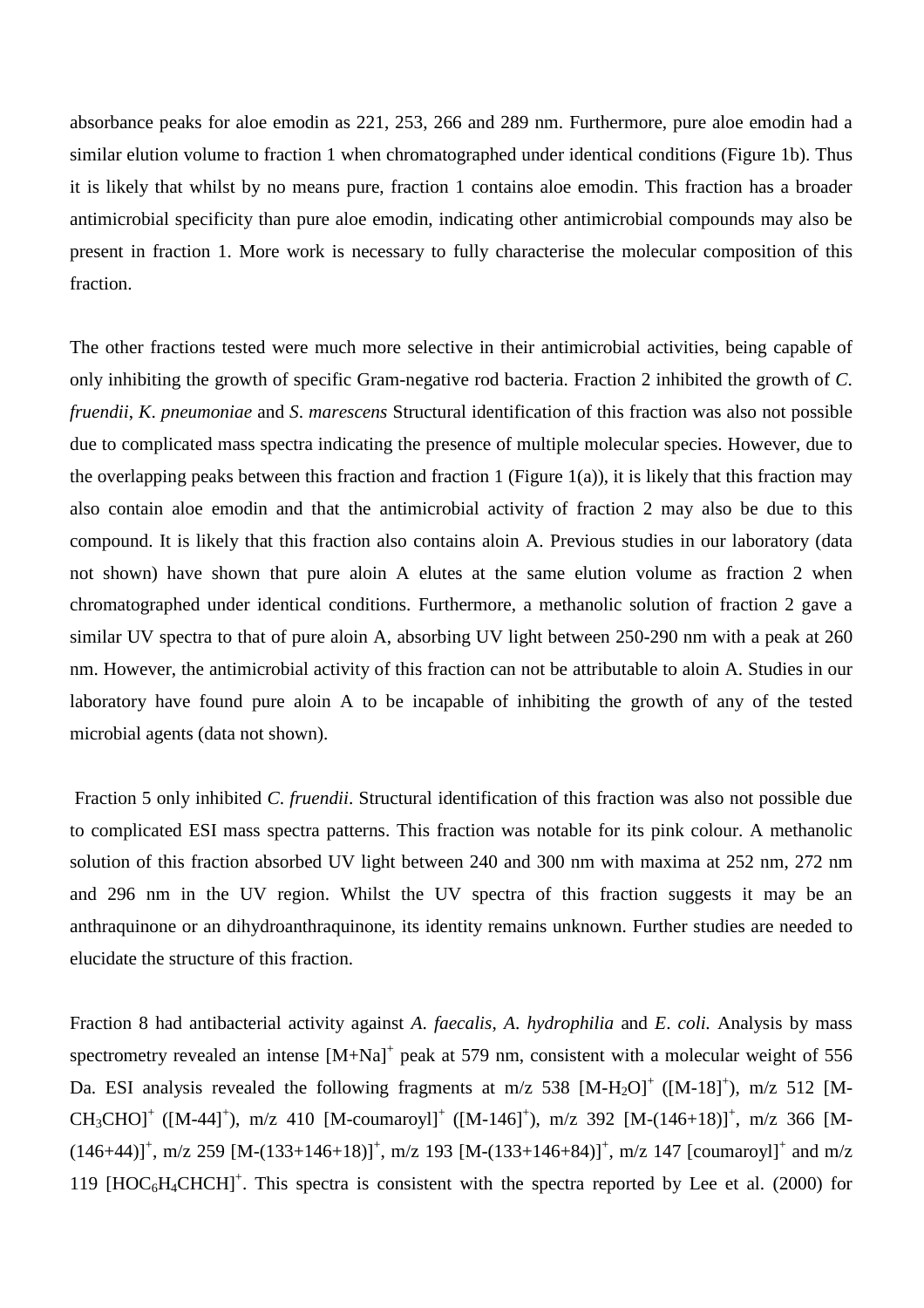aloeresin D (8-C-β-D-[2-0-(E)-coumaroyl] glucopyranosyl -2-[2-hydroxy]-propyl-7-methoxy-5 methylchromone).

Previous studies have demonstrated the antimicrobial activity of other chromones from diverse plant species such as *Origanum syriacum* Lauraceae (Alma et al., 2003), *Chamaecyparis pisifera* (Xiao et al., 2001) and *Ferula communis* (Al-Yahya et al., 1998). Budzisz et al. (2001) examined the antibacterial activities of various synthetic chromones, finding activity against various bacterial species. This study found the synthetic chromones to be particularly active at inhibiting the growth of Gram-positive bacteria. The current study indicated greater activity towards Gram-negative bacteria. This may be in part due to differences in the bacterial species examined in these two studies, but may also be due to the fact that all the chromones used in the Budzisz et al. study were phosphonic derivatives of chromone and would be likely to have very different chemical properties to the Aloe vera chromones examined in the current study.

Fraction 9 only inhibited *E*. *coli* growth. The ESI mass spectroscopy analysis of this fraction was almost identical to that obtained for fraction 8, indicating that these two fractions are possibly isomers of each other. Lee et al. (2000) have also reported the structure of an isomeric form of aloeresin D, differing only in the configuration of the single hydroxyl group on the 2-hydroxypropyl side chain of the chromone ring. It is likely therefore that fractions 8 and 9 represent the isomers aloeresin D and isoaloeresin D. The present study did not distinguish which of these fractions contain each of these isomers. Accordingly, further studies are needed for absolute structural determination of these fractions.

The fungi tested in the present study were shown to have limited susceptibility to Aloe vera gel and extracted fractions. *A*. *niger* growth was inhibited by fraction 1 and the extract. This is an important result as this strain of *A*. *niger* was resistant to all other antimicrobial agents tested except ciprofloxacin. The only yeast tested in these studies (*S*. *cerevisiae*), was not inhibited by any of the tested fractions.

The findings of this study have established the susceptibilities of a broad range of bacteria to fractions isolated from Aloe vera inner leaf gel. Gram-negative rod bacteria were found to be particularly susceptible to Aloe vera gel components. Of the bacterial classes tested, only the Gram-positive cocci bacteria were resistant to the Aloe vera components.

It is evident that fractions derived from Aloe vera inner gel have potential as antimicrobial agents, especially against Gram-negative bacteria and against resistant strains of *A*. *niger*. Many previous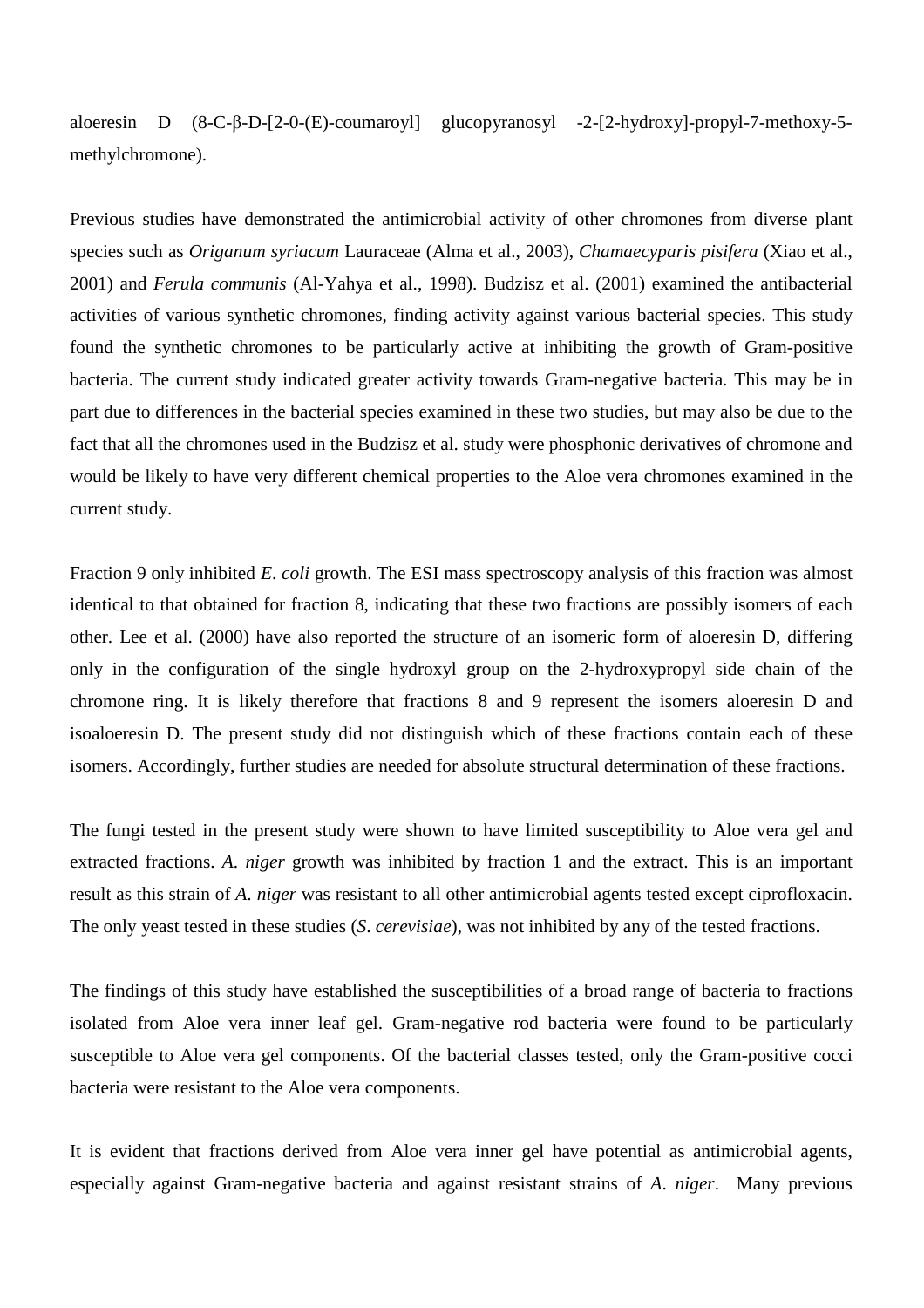studies such as that of Ferro et al. (2003) have focussed on the antimicrobial activity of Aloe vera whole gel. Other reports have attempted to determine the antimicrobial activity of purified fractions such as anthraquinones (Garcia-Sosa et al., 2006; Wu et al., 2006; Dabai et al., 2007) and saponins (Reynolds and Dweck, 1999). Studies in this field are necessary in the face of increasing microbial antibiotic resistance. The identification of natural antimicrobial compounds and the future development of these compounds through structure/activity studies provides a promising avenue of research for novel antimicrobials.

## **Acknowledgements**

Financial support for this work was provided by the School of Biomolecular and Physical Sciences, Griffith University, Australia. *A*. *barbadensis* leaves and the Aloe vera juice used during these experiments were provided by John Gorringe of Aloe Wellness Australia Pty. Bacterial, fungal and yeast stocks were obtained from Tarita Morais, Griffith University. The author also wishes to thank Tarita Morais and David Riebhart for technical assistance with the disc diffusion assay. I am also thankful to David Ruebhart for editorial assistance. The GC-MS identifications were performed by Alan White, Biomolecular and Physical Sciences, Griffith University, Australia.

## **References**

Al-Yahya M, Muhammad I, Mirza HH, El-Feraly FS. 1998. Antibacterial constituents from the rhizomes of *Ferula communis*. *Phytother Res* **12:** 335-339.

Alma MH, Mavi A, Yildirim A, Digrak M, Hirata T. 2003. Screening chemical composition and in vitro antioxidant and antimicrobial activities of the essential oils from *Origanum syriacum* L. growing in Turkey. *Bio Pharm Bull* **26:** 1725-1729.

Azfal M, Ali RA, Hassan H, Sweedan N, Dhami MSI. 1991, Identification of some prostanoids in Aloe vera extracts. *Planta Medica* **57:** 38-40

Bauer AW, Kirby WM, Sherris JC, Turck M. 1966. Antibiotic susceptibility testing by a standardized single disk method. *Am J Clin Pathol,* **45:** 493-496.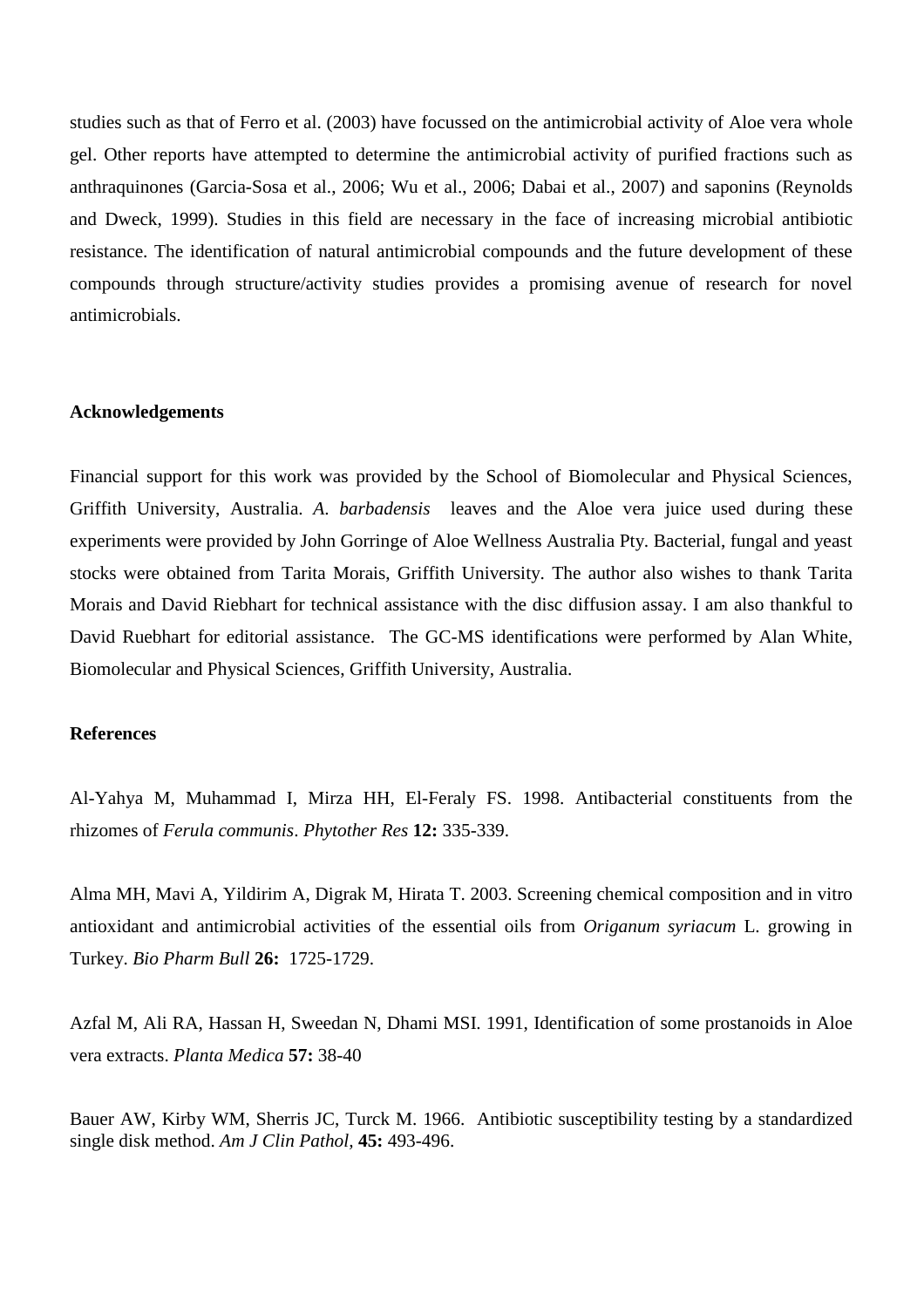Budzisz E, Nawrot E, Malecka M. 2001. Synthesis, antimicrobial, and alkylating properties of 3 phosphonic derivatives of chromone. *Arch Pharm Med Chem*, **334:** 381-387

Dabai YU, Muhammad S, Aliyu BS. 2007. Antibacterial activity of anthraquinone fraction of Vitex doniana. *Pakistan J Biol Sci*, 1-3

Ferro VA, Bradbury F, Cameron P, Shakir E, Rahman SR, Stimson WH. 2003. In vitro susceptibilities of *Shigella flexneri* and *Streptococcus pyogenes* to inner gel of *Aloe barbadensis* Miller. *Antimicrobial agents and Chemotherapy*, Mar, 1137-1139

Garcia-Sosa K, Villarreal-Alvarez N, Lubben, P, Peña-Rodriguez L.M. 2006. Chrysophanol, an antimicrobial anthraquinone from the root extract of *Colubrina greggii*. *J Mex Chem Soc*, **50:** 2, 76-78

Hirata T, Suga T. 1977. Biologically active constituents of leaves and roots of *Aloe arborescens* by rats. *Experienta*, **37:** 1252-1253.

Kahlon J, Kemp MCX, Yawei N, Carpenter R.H, McAnalley H.R, Shannon WM, McDaniel BH. 1991. In evaluation of the synergistic antiviral effects of acemannan in combination with azidothymidine and acyclovir. *Molecular Biotherapy*, **3:** 214-223

Kawai K, Beppu H, Shimpo K, Chihara T, Yamamoto N, Aggatsu T, Ueda H, Yamada Y. 1998. In vivo effects of *Aloe arborescens* Miller var natalensis Berger (Kidachi aloe) on experimental Tinea Pedis in guinea pig feet. *Phytotherapy Research*, **12:** 178-182

Lee KY, Weintraub ST, Yu BP. 2000. Isolation and Identification of a phenolic antioxidant from *Aloe barbadensis*. *Free Radical Biology and Medicine*, **28:** 2, 261-265.

Malterud KE, Farbrot TL, Huse AE. 1993. Antioxidant and radical scavenging effects of anthraquinones and anthrones. *Pharmacology,* **47:** (Suppl 1), 77-85.

Pugh N, Ross SA, Elsohly MA, Pasco DS. 2001 Characterisation of Aloeride, a new high molecular weight polysaccharide from Aloe vera with potent immunostimulatory activity. *J Agric Food Chem*, **49:** 1030-1034